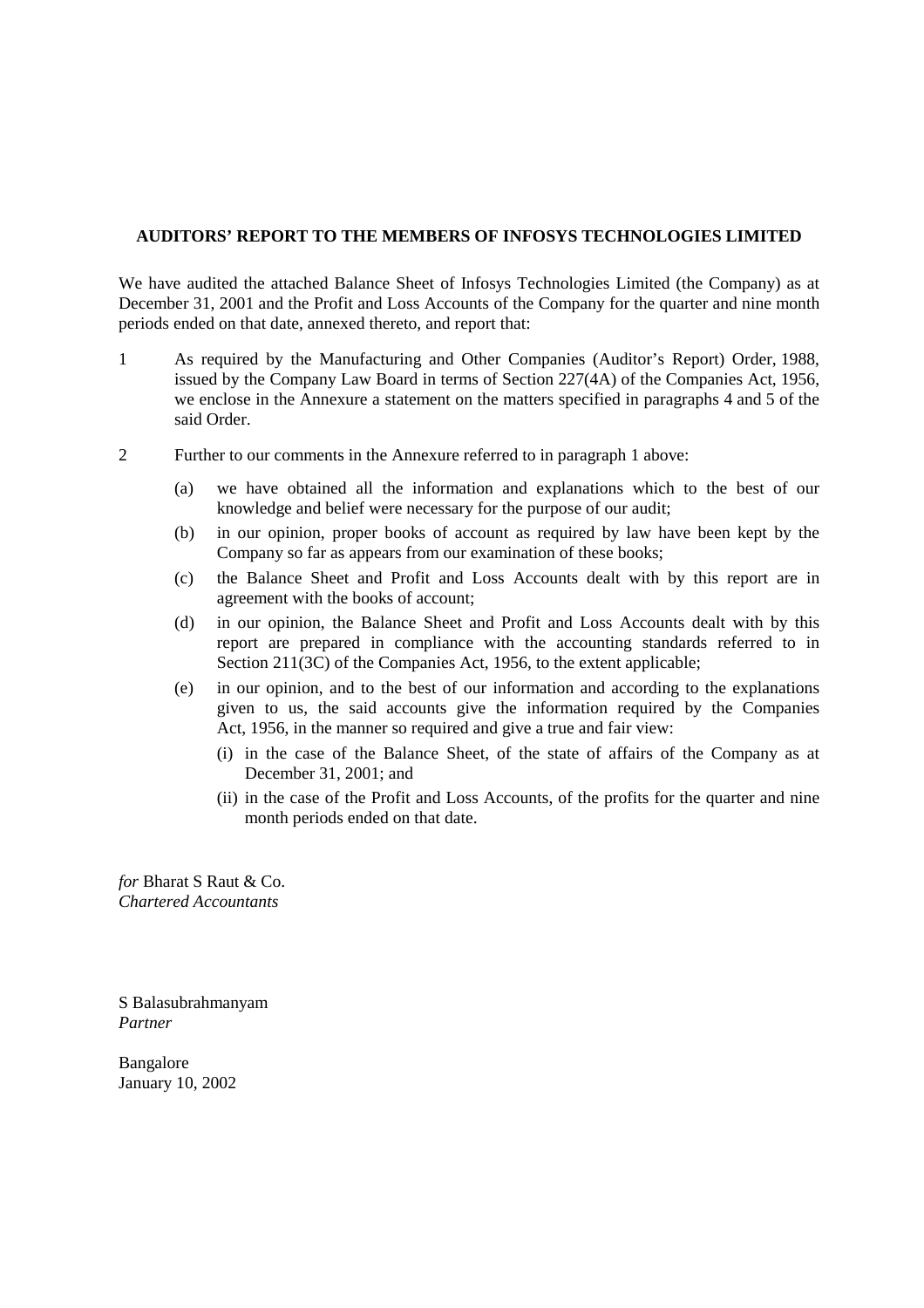## **ANNEXURE TO THE AUDITORS' REPORT**

The Annexure referred to in paragraph 1 of the auditors' report to the members of Infosys Technologies Limited (the Company) for the quarter and nine month periods ended December 31, 2001. We report that:

The matters contained in sub paragraph  $4(A)(xx)$ ,  $4(C)$  and  $4(D)$  of the Manufacturing and Other Companies (Auditor's Report) Order, 1988, are not applicable to the Company.

#### Internal controls

- 1. In our opinion and according to the information and explanations given to us, having regard to the explanations that certain items purchased are of a special nature in respect of which suitable alternative sources do not exist for obtaining comparative quotations, there are adequate internal control procedures commensurate with the size of the Company and the nature of its business for the purchase of computer hardware and software, consumables, plant and machinery, equipment and other assets. The activities of the Company do not involve the sale of goods.
- 2. In our opinion and according to the information and explanations given to us, in respect of the service activities, the Company, commensurate with the size and the nature of its business, has a reasonable system of:
	- ! recording receipts, issues and consumption of materials and allocating materials consumed to each project;
	- I allocating man-hours utilised to each project; and
	- ! authorisation and control over the allocation of labour costs to each project.
- 3. In our opinion, the Company has an internal audit system, commensurate with its size and the nature of its business.

## Fixed assets

- 4. The Company has maintained proper records of fixed assets showing full particulars, including quantitative details and location. The Company has a regular programme of physical verification of its fixed assets which, in our opinion, is reasonable having regard to the size of the Company and the nature of its assets. In accordance with this programme, certain fixed assets were physically verified by Management during the period and no material discrepancies were identified on such verification.
- 5. None of the fixed assets were revalued during the period.

## Inventories

6. The Company has not maintained any inventories during the period and consequently, paragraphs  $4(A)(iii)$  to  $4(A)(vi)$ ,  $4(A)(xii)$ ,  $4(A)(xiv)$  and  $4(A)(xvi)$  of the Manufacturing and Other Companies (Auditor's Report) Order, 1988, are not applicable in relation to its activities.

#### Loans and advances

7. The parties to whom loans or advances in the nature of loans were given by the Company are regular in repaying the principal amounts as stipulated and interest where applicable.